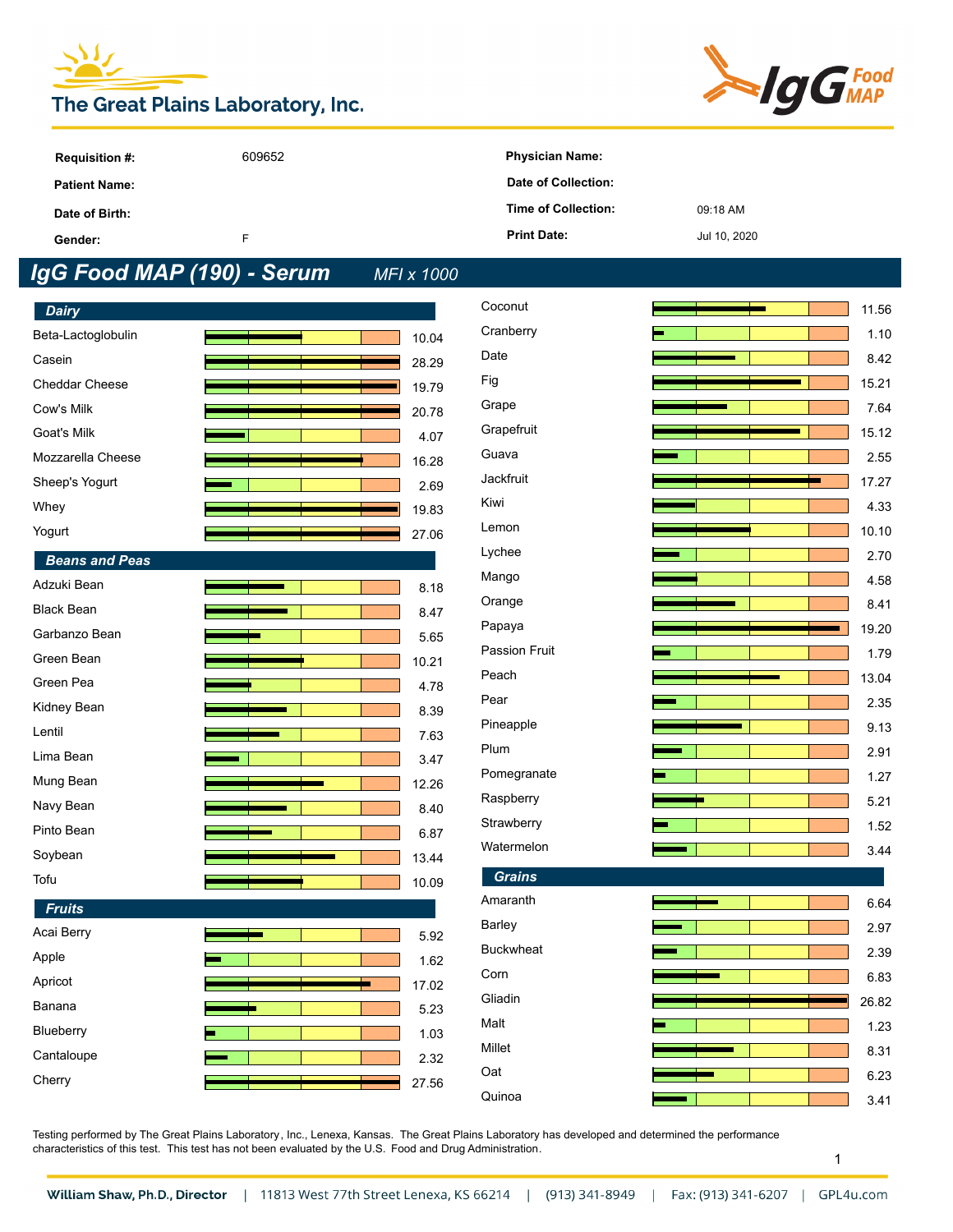



| <b>Requisition #:</b> | 609652 | <b>Physician Name:</b> |              |
|-----------------------|--------|------------------------|--------------|
| <b>Patient Name:</b>  |        | Date of Collection:    |              |
| Date of Birth:        |        | Time of Collection:    | 09:18 AM     |
| Gender:               | ш.     | <b>Print Date:</b>     | Jul 10, 2020 |

## *IgG Food MAP (190) - Serum MFI x 1000*

| <b>Grains</b>           | <b>Continued</b> |       | <b>Meat/Fowl</b>  |   |       |
|-------------------------|------------------|-------|-------------------|---|-------|
| Rice                    |                  | 9.98  | Beef              | ь | 1.06  |
| Rye                     |                  | 9.33  | Chicken           |   | 0.27  |
| Sorghum                 |                  | 7.67  | Duck              |   | 0.89  |
| Teff                    |                  | 5.45  | Egg White         |   | 47.59 |
| <b>Wheat Gluten</b>     |                  | 31.96 | Egg Yolk          |   | 24.29 |
| Whole Wheat             |                  | 26.14 | Goose             |   | 1.90  |
| <b>Fish/Seafood</b>     |                  |       | Lamb              |   | 0.88  |
| Abalone                 | п                | 0.67  | Pork              |   | 0.64  |
| Anchovy                 |                  | 0.24  | Turkey            |   | 0.84  |
| <b>Bass</b>             |                  | 0.61  | <b>Nuts/Seeds</b> |   |       |
| Bonito                  |                  | 1.27  | Almond            |   | 27.96 |
| Codfish                 |                  | 0.91  | <b>Brazil Nut</b> |   | 1.62  |
| Crab                    |                  | 0.38  | Cashew            |   | 5.81  |
| Halibut                 |                  | 0.32  | Chestnut          |   | 3.28  |
| Jack Mackerel           |                  | 1.02  | Chia Seed         |   | 2.24  |
| Lobster                 |                  | 0.37  | Flax Seed         |   | 7.14  |
| Octopus                 |                  | 0.63  | Hazelnut          |   | 14.36 |
| Oyster                  |                  | 0.52  | Hemp Seed         |   | 4.20  |
| Pacific Mackerel (Saba) |                  | 3.03  | Macadamia Nut     |   | 7.43  |
| Pacific Saury           |                  | 0.33  | Peanut            |   | 12.89 |
| Perch                   | ┓                | 0.91  | Pecan             |   | 0.82  |
| Red Snapper             |                  | 1.27  | Pine Nut          |   | 5.57  |
| Salmon                  |                  | 0.81  | Pistachio         |   | 9.85  |
| Sardine                 |                  | 0.04  | Pumpkin Seed      |   | 5.92  |
| Scallop                 |                  | 0.60  | Sesame Seed       |   | 4.79  |
| Shrimp                  |                  | 0.60  | Sunflower Seed    |   | 13.80 |
| Small Clam              |                  | 0.60  | Walnut            |   | 9.20  |
| Squid                   |                  | 0.68  | <b>Vegetables</b> |   |       |
| Tilapia                 | Б                | 0.73  | Artichoke         |   | 4.16  |
| Trout                   |                  | 0.74  | Asparagus         |   | 6.17  |
| Tuna                    |                  | 3.30  | Avocado           |   | 13.92 |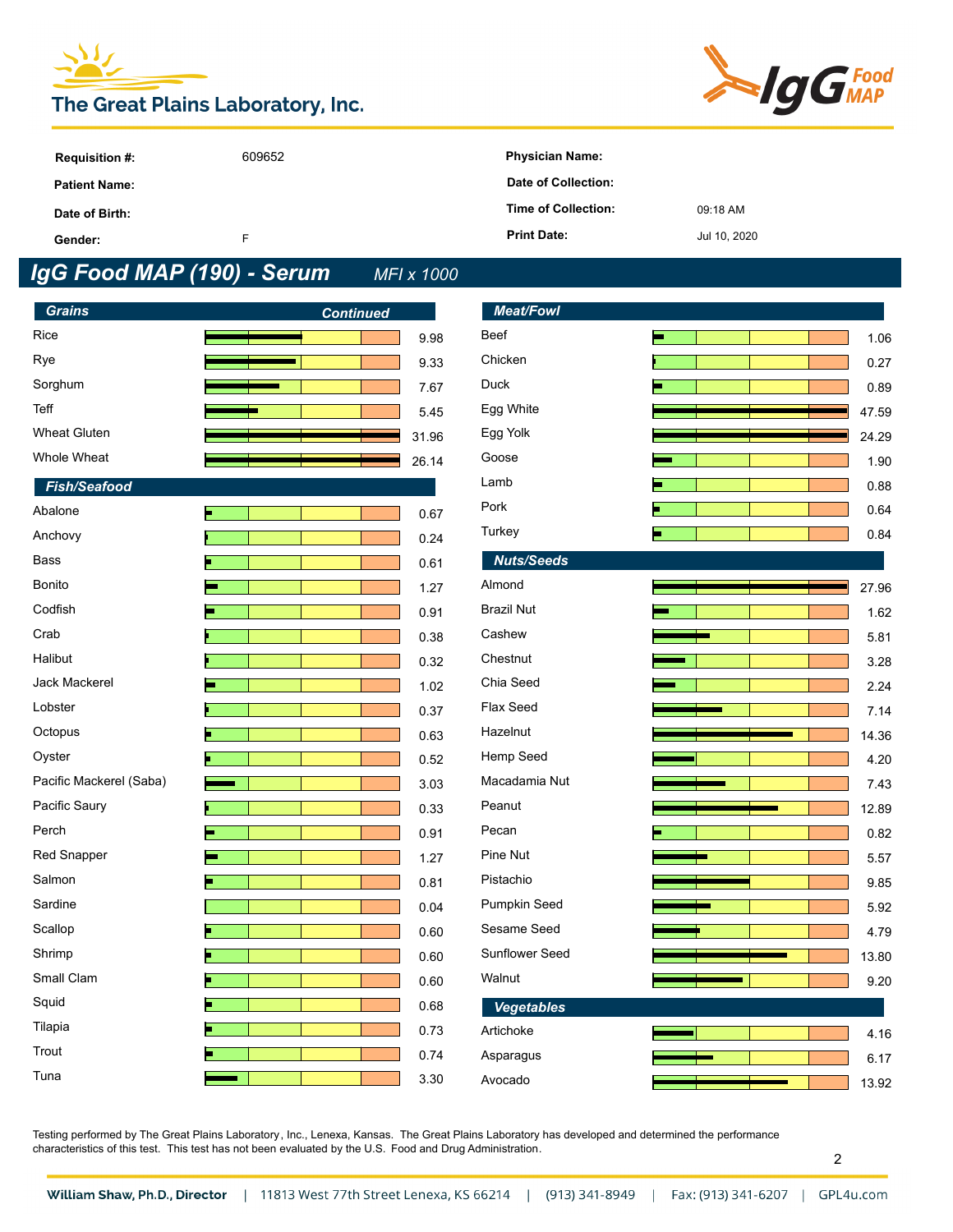



| <b>Requisition #:</b> | 609652 | <b>Physician Name:</b> |              |
|-----------------------|--------|------------------------|--------------|
| <b>Patient Name:</b>  |        | Date of Collection:    |              |
| Date of Birth:        |        | Time of Collection:    | 09:18 AM     |
| Gender:               |        | <b>Print Date:</b>     | Jul 10, 2020 |

## *IgG Food MAP (190) - Serum MFI x 1000*

| <b>Vegetables</b>     | <b>Continued</b> |       | Spinach              |    | 4.35  |
|-----------------------|------------------|-------|----------------------|----|-------|
| Bamboo Shoot          |                  | 2.18  | Sweet Potato         |    | 8.62  |
| Bean Sprout           |                  | 8.41  | Tomato               |    | 16.52 |
| Beet                  |                  | 3.80  | Yam                  |    | 4.66  |
| <b>Bell Pepper</b>    |                  | 21.93 | Yellow Squash        |    | 18.84 |
| <b>Bitter Gourd</b>   |                  | 8.15  | Yuca                 |    | 0.00  |
| Broccoli              |                  | 17.13 | Zucchini             |    | 5.46  |
| <b>Brussel Sprout</b> |                  | 19.38 | <b>Herbs/Spices</b>  |    |       |
| <b>Burdock Root</b>   |                  | 2.14  | Basil                |    | 2.54  |
| Cabbage               |                  | 43.96 | Bay Leaf             |    | 0.56  |
| Carrot                |                  | 6.22  | <b>Black Pepper</b>  |    | 2.97  |
| Cauliflower           |                  | 18.39 | Cayenne Pepper       |    | 10.42 |
| Celery                |                  | 17.75 | Cilantro             | ⊐  | 0.97  |
| Chili Pepper          |                  | 36.89 | Cinnamon             | ÷, | 1.29  |
| Cucumber              |                  | 12.05 | Cloves               |    | 2.46  |
| Eggplant              |                  | 9.46  | Cumin                |    | 11.01 |
| Enoki Mushroom        |                  | 0.28  | Curry                |    | 5.52  |
| Garlic                |                  | 15.71 | Dill                 |    | 1.59  |
| Kale                  |                  | 11.97 | Ginger               |    | 9.13  |
| Leek                  |                  | 9.60  | Hops                 |    | 4.56  |
| Lettuce               |                  | 6.33  | Mint                 |    | 0.64  |
| Lotus Root            |                  | 1.25  | Miso                 |    | 8.91  |
| Napa Cabbage          |                  | 6.57  | <b>Mustard Seed</b>  |    | 34.01 |
| Olive (Green)         |                  | 0.28  | Oregano              |    | 0.27  |
| Onion                 |                  | 10.57 | Paprika              |    | 20.00 |
| Portabella Mushroom   |                  | 0.71  | Rosemary             |    | 2.76  |
| Potato                |                  | 19.01 | Sage                 |    | 2.67  |
| Pumpkin               |                  | 14.56 | Tarragon             |    | 2.17  |
| Radish                |                  | 15.76 | Thyme                |    | 3.47  |
| Seaweed Kombu Kelp    |                  | 0.26  | Turmeric             |    | 0.88  |
| Seaweed Nori          |                  | 0.37  | Vanilla Bean         |    | 5.21  |
| Seaweed Wakame        |                  | 0.28  | <b>Miscellaneous</b> |    |       |
| Shitake Mushroom      |                  | 0.34  | <b>Bromelain</b>     |    | 22.50 |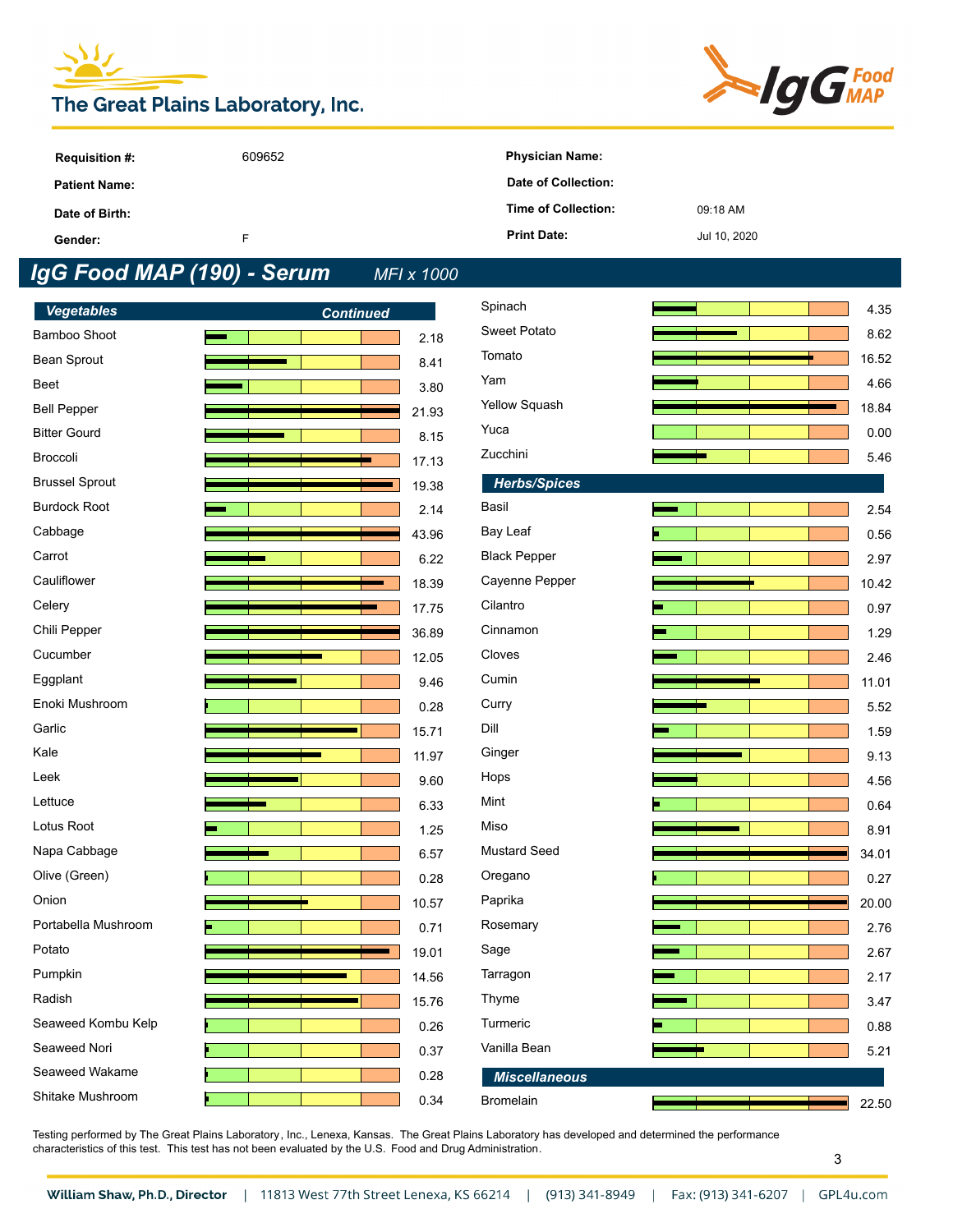# The Great Plains Laboratory, Inc.



| <b>Requisition #:</b> | 609652 | <b>Physician Name:</b> |              |
|-----------------------|--------|------------------------|--------------|
| <b>Patient Name:</b>  |        | Date of Collection:    |              |
| Date of Birth:        |        | Time of Collection:    | 09:18 AM     |
| Gender:               | ┕      | <b>Print Date:</b>     | Jul 10, 2020 |

## *IgG Food MAP (190) - Serum MFI x 1000*

| <b>Miscellaneous</b> | <b>Continued</b> |
|----------------------|------------------|
| Cane Sugar           | 3.51             |
| Cocoa Bean           | 0.89             |
| Coffee               | 0.33             |
| Green Tea            | 6.80             |
| Honey                | 10.29            |
| Meat glue            | 16.05            |
| Oolong Tea           | 2.07             |
|                      |                  |

| <b>Food Reactivity Scale</b> | MFI* x 1000 |
|------------------------------|-------------|
| <b>Not Significant</b>       | < 4.47      |
| Low                          | 4.47-9.86   |
| <b>Moderate</b>              | 9.87-15.99  |
| High                         | $>= 16$     |

(\*) Median Fluorescent Intensity

### *Reactivity Summary*

| High                |                       |                       |
|---------------------|-----------------------|-----------------------|
| Almond              | Apricot               | <b>Bell Pepper</b>    |
| <b>Broccoli</b>     | <b>Bromelain</b>      | <b>Brussel Sprout</b> |
| Cabbage             | Casein                | Cauliflower           |
| Celery              | <b>Cheddar Cheese</b> | Cherry                |
| Chili Pepper        | Cow's Milk            | Egg White             |
| Egg Yolk            | Gliadin               | Jackfruit             |
| Meat glue           | Mozzarella Cheese     | <b>Mustard Seed</b>   |
| Papaya              | Paprika               | Potato                |
| Tomato              | <b>Wheat Gluten</b>   | Whey                  |
| Whole Wheat         | <b>Yellow Squash</b>  | Yogurt                |
| Moderate            |                       |                       |
| Avocado             | Beta-Lactoglobulin    | Cayenne Pepper        |
| Coconut             | Cucumber              | Cumin                 |
| Fig                 | Garlic                | Grapefruit            |
| Green Bean          | Hazelnut              | Honey                 |
| Kale                | Lemon                 | Mung Bean             |
| Onion               | Peach                 | Peanut                |
| Pumpkin             | Radish                | Rice                  |
| Soybean             | <b>Sunflower Seed</b> | Tofu                  |
| Low                 |                       |                       |
| Acai Berry          | Adzuki Bean           | Amaranth              |
| Asparagus           | Banana                | Bean Sprout           |
| <b>Bitter Gourd</b> | <b>Black Bean</b>     | Carrot                |
| Cashew              | Corn                  | Curry                 |
| Date                | Eggplant              | Flax Seed             |
| Garbanzo Bean       | Ginger                | Grape                 |
| Green Pea           | Green Tea             | Hops                  |
| Kidney Bean         | Leek                  | Lentil                |
| Lettuce             | Macadamia Nut         | Mango                 |
| Millet              | Miso                  | Napa Cabbage          |
| Navy Bean           | Oat                   | Orange                |
| Pine Nut            | Pineapple             | Pinto Bean            |
| Pistachio           | Pumpkin Seed          | Raspberry             |
| Rye                 | Sesame Seed           | Sorghum               |
| <b>Sweet Potato</b> | <b>Teff</b>           | Vanilla Bean          |
| Walnut              | Yam                   | Zucchini              |
|                     |                       |                       |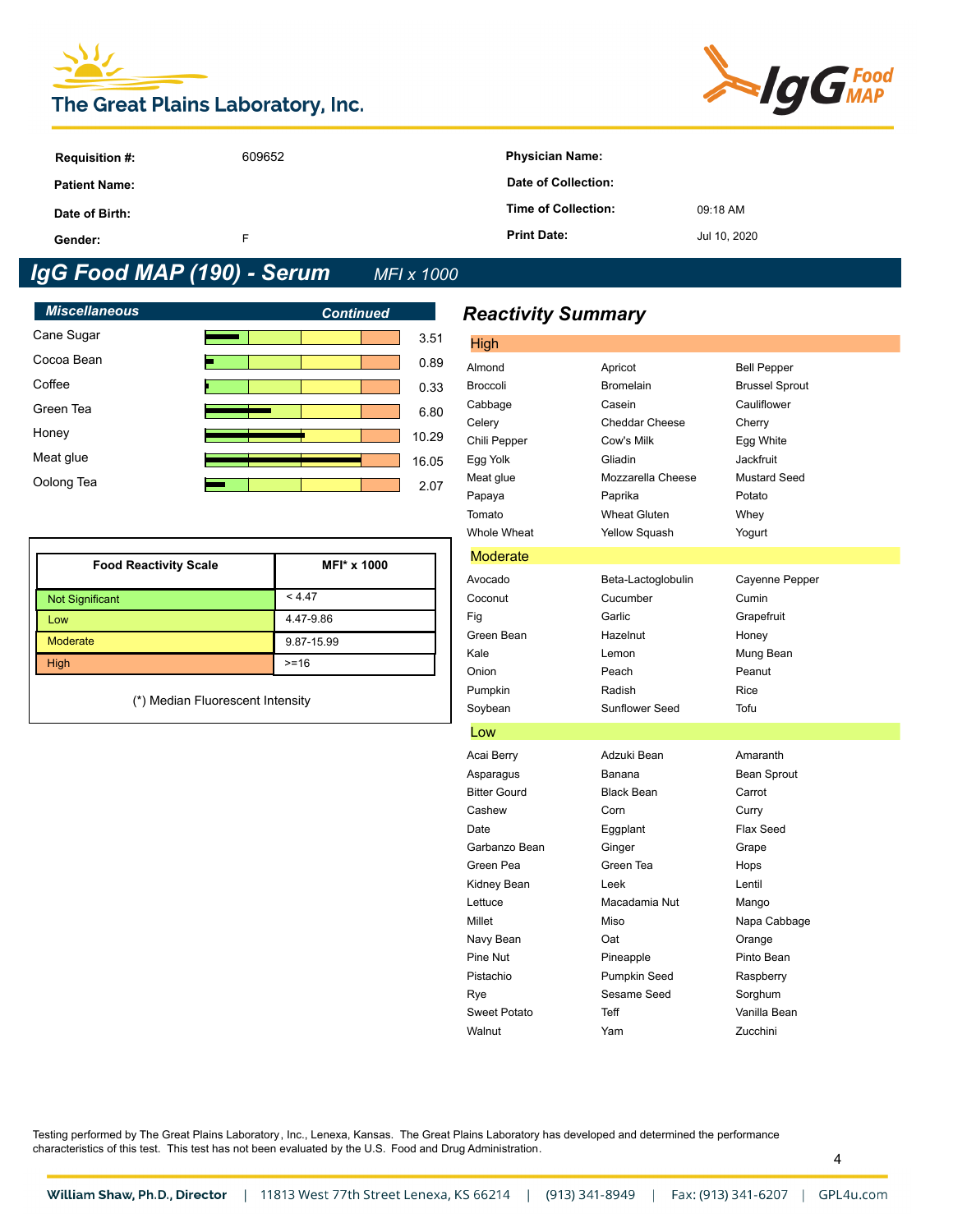



| <b>Requisition #:</b> | 609652 | <b>Physician Name:</b> |              |
|-----------------------|--------|------------------------|--------------|
| Patient Name:         |        | Date of Collection:    |              |
| Date of Birth:        |        | Time of Collection:    | 09:18 AM     |
| Gender:               | F      | <b>Print Date:</b>     | Jul 10, 2020 |
|                       |        |                        |              |

**Comments**

#### **IgG Food MAP uses food-derived antigens to assess IgG immune reactivity to each of 190 foods:**

A patient's serum or dry blood spot sample is introduced to a protein extract from each of the 190 foods. The test report indicates the level of IgG antibodies to those specific food proteins. If food-specific binding occurs between a food antigen and the patient's IgG antibodies, the result will appear on the graph as low, moderate, or high in relation to a reactivity scale.

#### **Using IgG Food MAP results to build elimination or exclusion diets:**

Symptomatic reactions to IgG-reactive foods are difficult to connect with specific foods. A diet eliminating some or all reactive foods may improve symptoms and is not as challenging as a full elimination or elemental diet. As reactive foods are removed from the diet, it is useful to observe any changes in digestion, skin condition, energy level, mood, or pain level.

#### **High levels of IgG antibodies to Candida, a genus of yeast:**

A separate test for IgG antibody to Candida (serum and DBS) is included because of Candida's importance to overall health. IgG antibodies to Candida may be due to current or past infection or intestinal overgrowth. An elevated Candida IgG indicates the immune system has interacted with Candida. Although Candida and related fungal species are normal constituents of GI flora, use of antibiotics, oral contraceptives, chemotherapy, or anti-inflammatory steroids increases the possibility of fungal overgrowth and imbalance of GI flora. Dietary improvements and/or antifungal therapy may lower Candida antibodies and reduce symptoms.

#### *For additional information and references on IgG and dietary intervention, please visit www.greatplainslaboratory.com, Select A Test – IgG*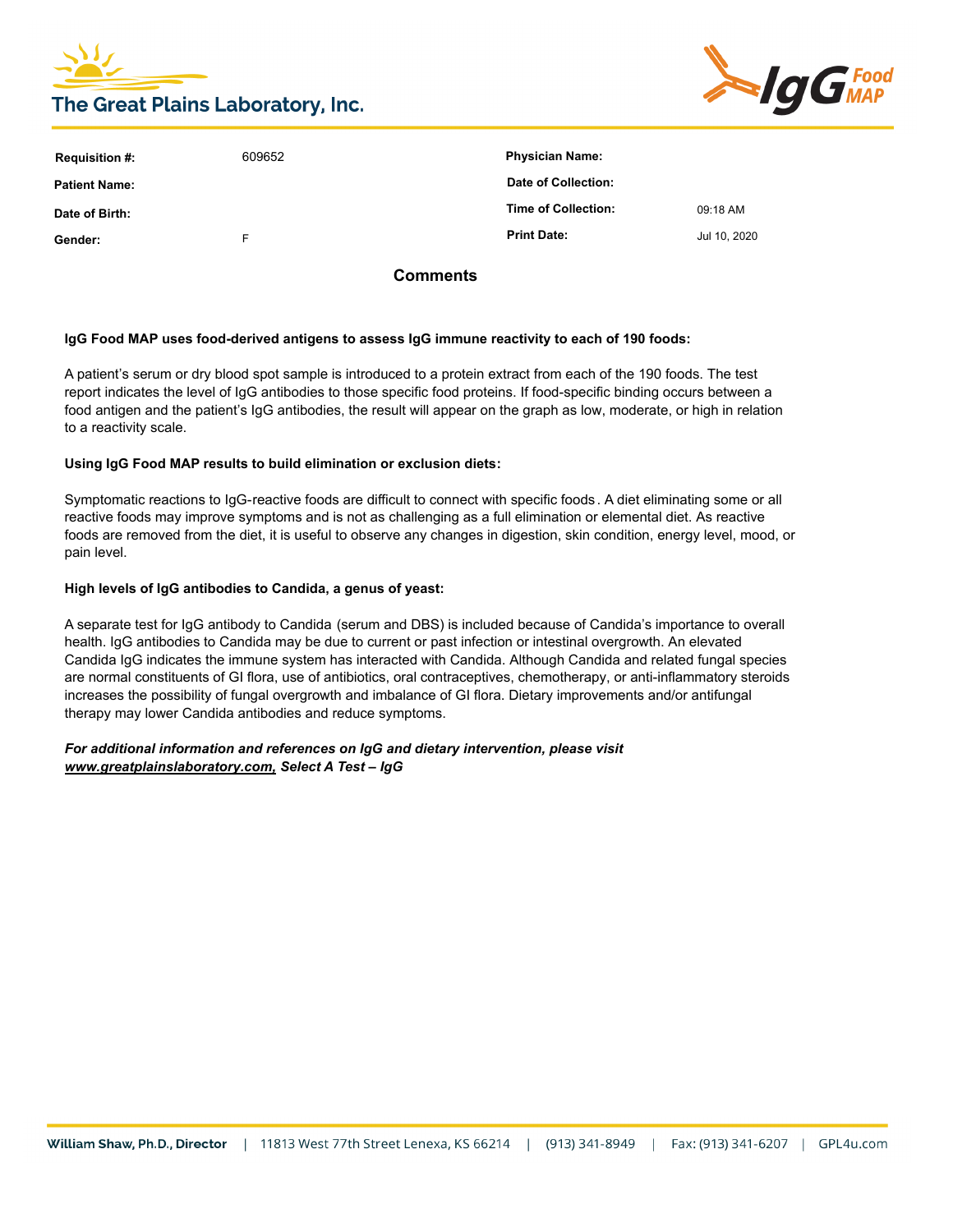### *Four Day Rotation Diet – Customized for You*



*Congratulations,* 

*The IgG test was an important step in improving your health. A Food Rotation Diet based on your results may further improve your symptoms.* 

*The Great Plains Laboratory, Inc.*

#### **FOOD ROTATION DIET BASED ON IGG RESULTS**

The following personalized rotation diet is presented as an example of this approach to symptom reduction based on your IgG results.

Foods that showed elevated IgG levels on your test (those in the moderate or high categories) have been removed from rotation. Your rotation diet is constructed from the foods that tested in the clinically insignificant or low categories on your results. Foods were grouped by food families, such as the cabbage family or the fish family, as related organisms are more likely to share similar proteins with similar immune reactivity.

#### **Rotation diets are a recommended method for reducing negative responses to foods:**

In general, eating from different food families distributed over several days reduces overall inflammation and toxic load , as well as lessening the chance of developing additional food sensitivities. Consult your health practitioner for advice on how long to follow your rotation diet and when to reintroduce foods as a challenge. Many individuals require at least a year or more of food elimination and rotation for IgG levels to return to normal. Continuing to eat a variety of whole foods is a healthy lifestyle choice.

#### **Rotation diets may reduce overall food reactivity:**

Eating similar foods every day is an easy pattern to adopt for busy lives, however, this behavior may increase food reactivity. Rotating foods decreases the burden on the immune system and possibly reduces overall toxin load, while providing adequate nutrition and variety. Food cravings may lessen and awareness of responses to specific foods may be heightened. Rotating foods may also "unmask" hidden food sensitivities, especially if a detailed food and symptom daily record is maintained.

#### **Please note that the rotation diet is based only on IgG testing:**

Testing for IgE antibodies to food allergens should be considered PRIOR TO BEGINNING A ROTATION DIET, even if histamine reactions are not symptomatically evident. The most common IgE reactions are to dairy, eggs, peanuts, or seafood. IgE allergies are most common in childhood, and often are outgrown by adulthood.

*For additional information and references on IgG and dietary intervention, please visit www.greatplainslaboratory.com, Select A Test – IgG*

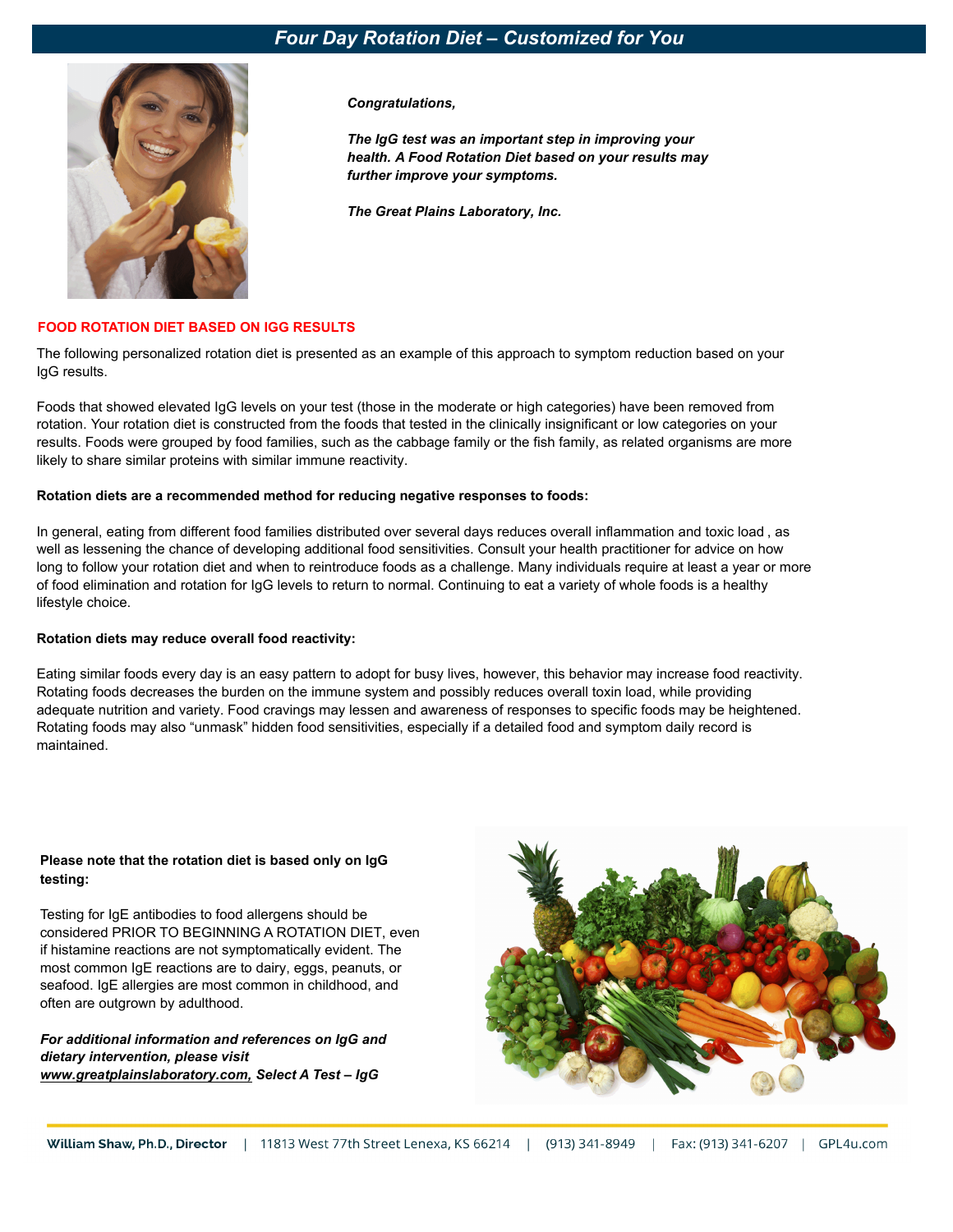### *Four Day Rotation Diet – Customized for You*

| Day 1                                                                                | Day 2                                                                    | Day 3                                                                      | Day 4                        |
|--------------------------------------------------------------------------------------|--------------------------------------------------------------------------|----------------------------------------------------------------------------|------------------------------|
| <b>Dairy</b>                                                                         |                                                                          | Goat's Milk<br>Sheep's Yogurt                                              |                              |
| <b>Beans and Peas</b><br><b>Black Bean</b><br>Kidney Bean<br>Navy Bean<br>Pinto Bean | Adzuki Bean                                                              | Lentil<br>Lima Bean                                                        | Garbanzo Bean<br>Green Pea   |
| <b>Fruits</b>                                                                        |                                                                          |                                                                            |                              |
| Apple<br>Date<br>Lychee<br>Passion Fruit<br>Pear                                     | Acai Berry<br>Cantaloupe<br>Guava<br>Orange<br>Pomegranate<br>Watermelon | Blueberry<br>Cranberry<br>Grape<br>Kiwi<br>Plum<br>Raspberry<br>Strawberry | Banana<br>Mango<br>Pineapple |
| <b>Grains</b><br>Millet                                                              | Amaranth                                                                 | Corn                                                                       | <b>Barley</b>                |
| Sorghum<br>Teff                                                                      | <b>Buckwheat</b><br>Oat<br>Quinoa                                        |                                                                            | Malt<br>Rye                  |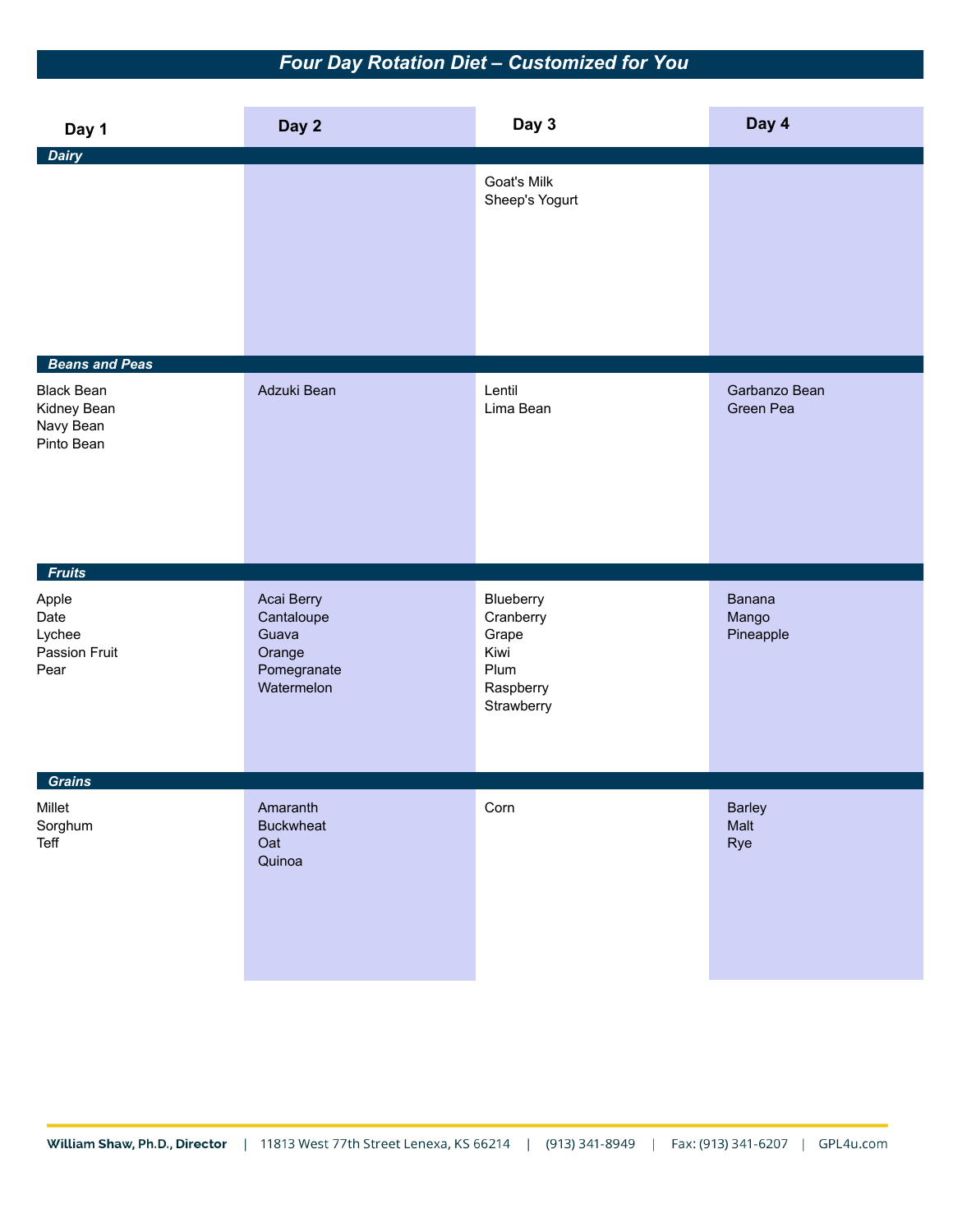| <b>Fish/Seafood</b>                                                |                                                                                                                                                       |                                                       |                                                                                                                                    |  |  |
|--------------------------------------------------------------------|-------------------------------------------------------------------------------------------------------------------------------------------------------|-------------------------------------------------------|------------------------------------------------------------------------------------------------------------------------------------|--|--|
| Anchovy<br>Codfish<br>Halibut<br>Sardine                           | Abalone<br>Crab<br>Jack Mackerel<br>Lobster<br>Octopus<br>Oyster<br>Scallop<br>Shrimp<br>Small Clam<br>Squid                                          | Perch<br>Red Snapper<br>Salmon<br>Trout               | <b>Bass</b><br><b>Bonito</b><br>Pacific Saury<br>Tuna                                                                              |  |  |
| <b>Meat/Fowl</b>                                                   |                                                                                                                                                       |                                                       |                                                                                                                                    |  |  |
| Beef<br>Lamb                                                       | Chicken<br><b>Duck</b><br>Goose<br>Turkey                                                                                                             |                                                       | Pork                                                                                                                               |  |  |
| <b>Nuts/Seeds</b>                                                  |                                                                                                                                                       |                                                       |                                                                                                                                    |  |  |
| Flax Seed<br>Pine Nut<br>Sesame Seed                               | Chestnut<br><b>Hemp Seed</b><br>Pecan<br>Walnut                                                                                                       | Cashew<br>Chia Seed<br>Macadamia Nut                  | <b>Brazil Nut</b><br>Pistachio<br>Pumpkin Seed                                                                                     |  |  |
| <b>Vegetables</b>                                                  |                                                                                                                                                       |                                                       |                                                                                                                                    |  |  |
| Napa Cabbage<br><b>Sweet Potato</b><br>Yam                         | Artichoke<br><b>Beet</b><br><b>Bitter Gourd</b><br><b>Burdock Root</b><br>Seaweed Kombu Kelp<br>Seaweed Nori<br>Seaweed Wakame<br>Spinach<br>Zucchini | Asparagus<br>Eggplant<br>Leek                         | <b>Bamboo Shoot</b><br>Bean Sprout<br>Carrot<br>Enoki Mushroom<br>Lettuce<br>Lotus Root<br>Portabella Mushroom<br>Shitake Mushroom |  |  |
| <b>Herbs/Spices</b>                                                |                                                                                                                                                       |                                                       |                                                                                                                                    |  |  |
| Bay Leaf<br>Cinnamon<br>Cloves<br>Tarragon<br><b>Miscellaneous</b> | <b>Black Pepper</b><br>Ginger<br>Miso<br>Turmeric                                                                                                     | Basil<br>Mint<br>Oregano<br>Rosemary<br>Sage<br>Thyme | Cilantro<br>Curry<br>Dill<br>Hops<br>Vanilla Bean                                                                                  |  |  |

Miscellaneous foods are not rotated. Remove foods with a moderate or high antibody response.